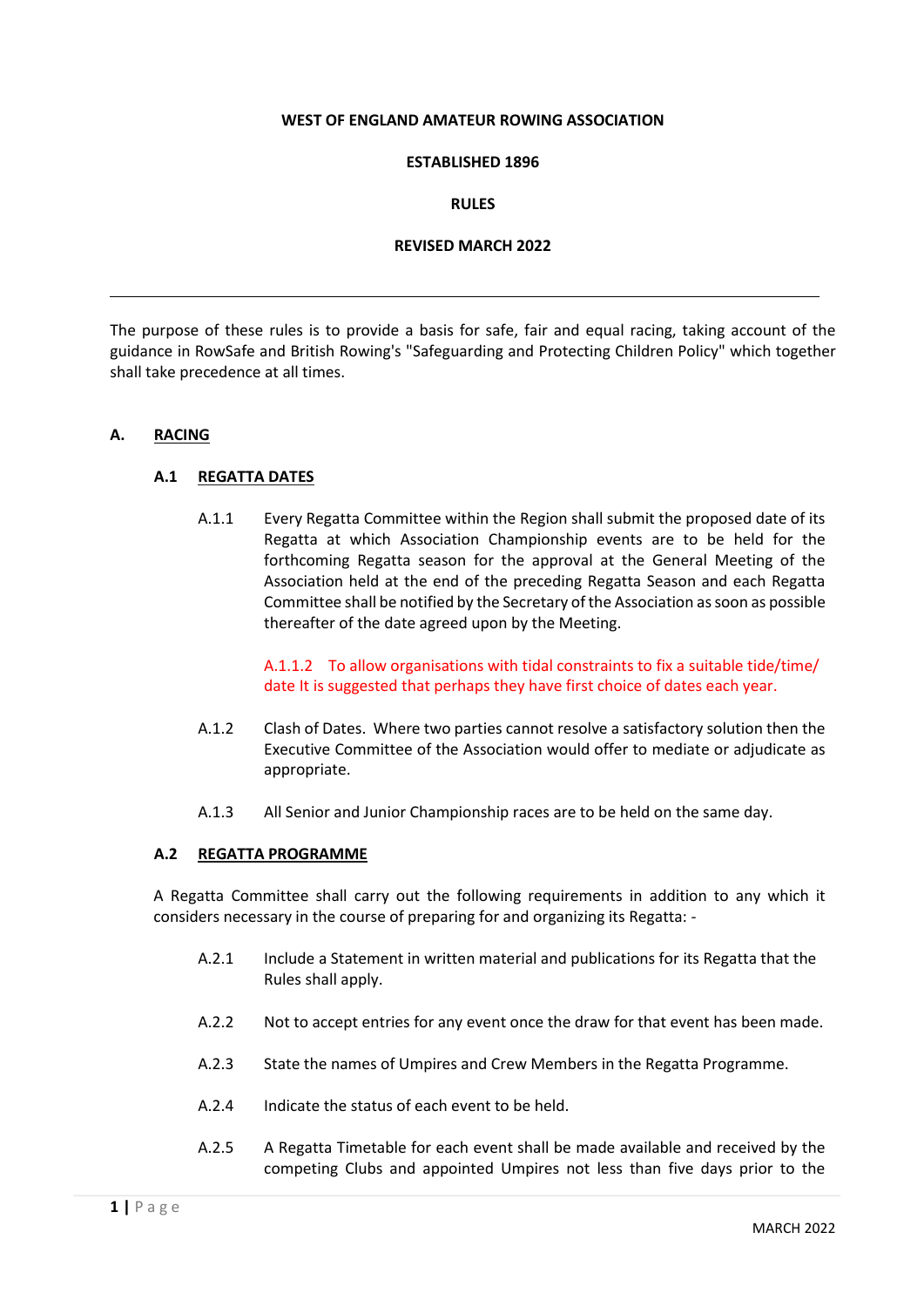Regatta. Details to be sent to the club official named on the Regatta Entry Forms, electronically if possible.

A.2.6 (a) The invitation to the Regatta must state the date, time and place of the draw, which is to be open for anyone to attend.

> (b) Entry deadlines for regattas should be a maximum of three weeks before the event.

A.2.7 a) Member Clubs are to use the current Regatta Entry Forms.

b) All clubs entering crews for any event in the WEARA calendar (Regattas) must have paid an entry fee to the event organisers before they can compete. Failure to pay in time will bar the crew/crews/scullers from taking part. This applies to Championship as well as to non-Championship races. The entry fee shall be paid in full even if the entry is scratched or fails to appear. Umpires will be advised at the briefing before the start of the Regatta of any crew in default.

A.2.8 a) Where possible races should be rowed as per the Regatta Committee programme. Crews forced to scratch as a result of re-scheduling races; with less than 48 hours' notice have the right to reclaim their entry fee.

> b) Where a Club, Crew or Competitor seeks to rearrange a programmed race or event on the day, this should be done through liaison between the Regatta Control Secretary and other affected clubs before notifying the Umpires of any revision.

> c) All revisions must be notified to all Clubs, Crews, Competitors and Umpires at least 30 minutes before the original timetabled event.

d) The Umpires will not be responsible for any revisions or omissions not so notified.

A.2.9 a) Subject to the approval of the Regatta Committee, a Crew of Elevated Status may transfer a regatta entry to an event of the same type at a higher status. This transfer may be made only if the change of status occurred between the draw and the regatta.

> b) In order to row as a Crew of Elevated Status, the Club must scratch the entry at the lower status.

> c) The transfer may be requested only for genuine changes of status, i.e. there must have been a win or a forced substitution (e.g. due to injury) since the draw was made and the crew must be ineligible to row at the originally entered status. If this is not the case then the request will be treated as a late entry and refused.

d) Clubs must notify the Regatta Committee of changes of status that occur between the closing date for entries and the draw and modify their entries accordingly.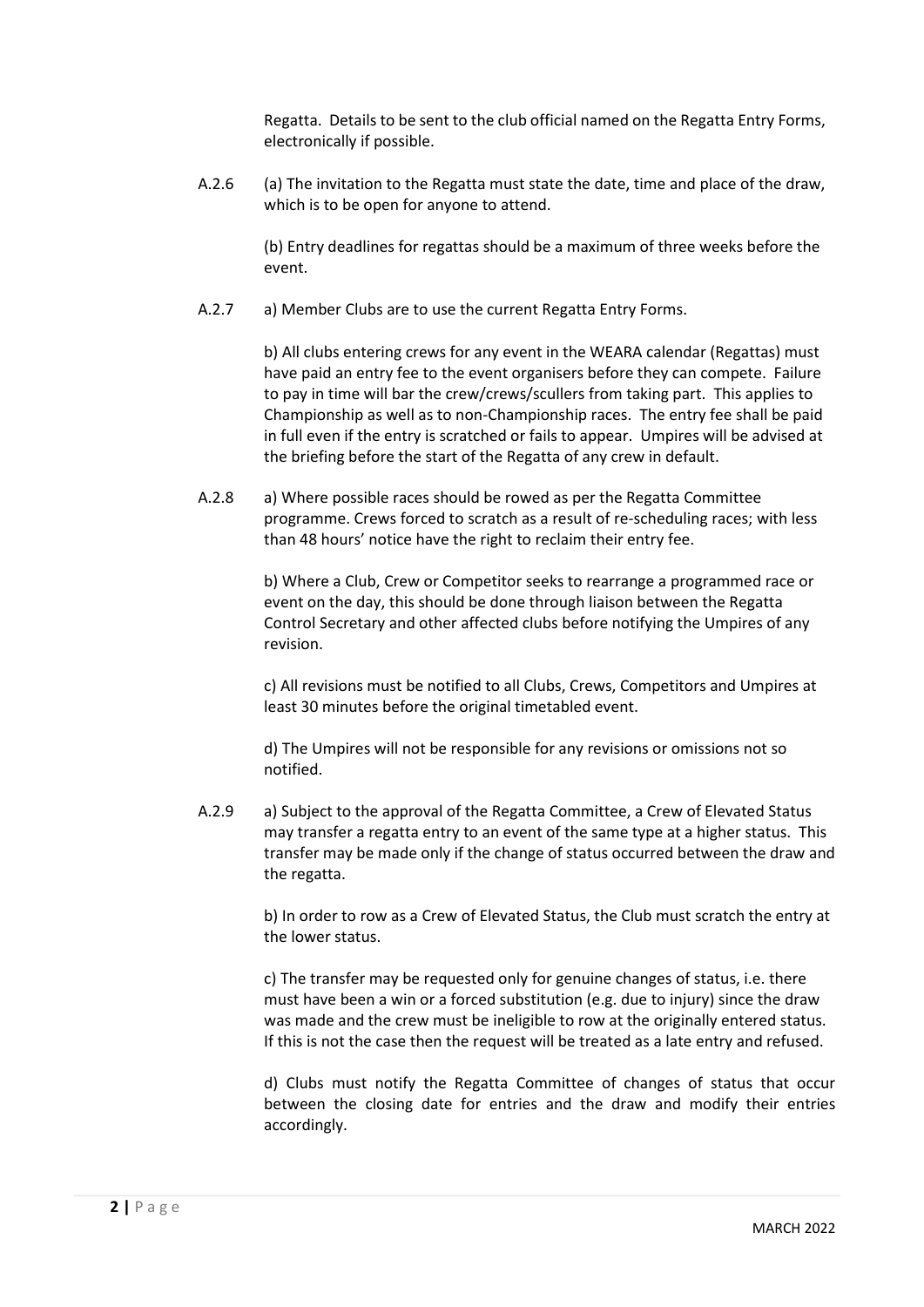A.2.10 a) The Regatta Committee may allow spaces in the draw for Crews of Elevated Status. These spaces may be allocated only to crews that had originally entered a lower status event of the same type (e.g. Men's Coxed Fours) and are not eligible to row at that status due to qualifying wins or a forced substitution that occurred between the draw and the regatta.

> b) Crew numbers should not be allocated to Crew of Elevated Status spaces in the draw: the Crew of Elevated Status should row with the number allocated to the lower status event.

# **A.3 ROWING STATUS**

The Rowing status of a Competitor which shall apply to all events (except where otherwise stated) shall be decided as follows: -

- A.3.1 **UNDER 14**  open to any competitor under the age of 14 years on the 1st September of the previous calendar year. Competitors under the age of 14 years who attain higher status in competition shall not be disqualified from competing for the Under 14 Championship, which is open to combined crews.
- A.3.2 **UNDER 16**  open to any competitor under the age of 16 years on the 1st September of the previous calendar year. Competitors under the age of 16 years who attain higher status in competition shall not be disqualified from competing for the Under 16 Championship, which is open to combined crews.
- A.3.3 **UNDER 18**  open to any competitor under the age of 18 years on the 1st September of the previous calendar year. Competitors under the age of 18 years who attain higher status in competition shall not be disqualified from competing for the Under 18 Championship, which is open to combined crews.
- A.3.4 **NOVICE**  open to any competitor who has not won three open events at any Regatta anywhere provided that not less than three crews start in each event. This includes events restricted to crews under a stated age or within a certain age group but does not apply to events restricted to age groups below 16. This status shall not preclude any competitor who may have won three non-qualifying events described in Rule A.4.3, A.4.5, A.4.6 and A.4.8. For the purposes of the Aggregate Points Rule (A.9.6), competitors qualifying for this status are deemed to have no (0) status points. Wins at events A.4.1, A.4.2 and A.4.5 will count as wins for novice status.
- A.3.5 **SENIOR C** open to any competitor who has not won six qualifying events in this status or a higher status anywhere at the beginning of the Regatta Season. Any competitor who achieves his sixth qualifying win during a Regatta Season shall move to Senior B status immediately. For the purposes of the Aggregate Points Rule (A.9.6), competitors qualifying for this status are deemed to have one (1) status point.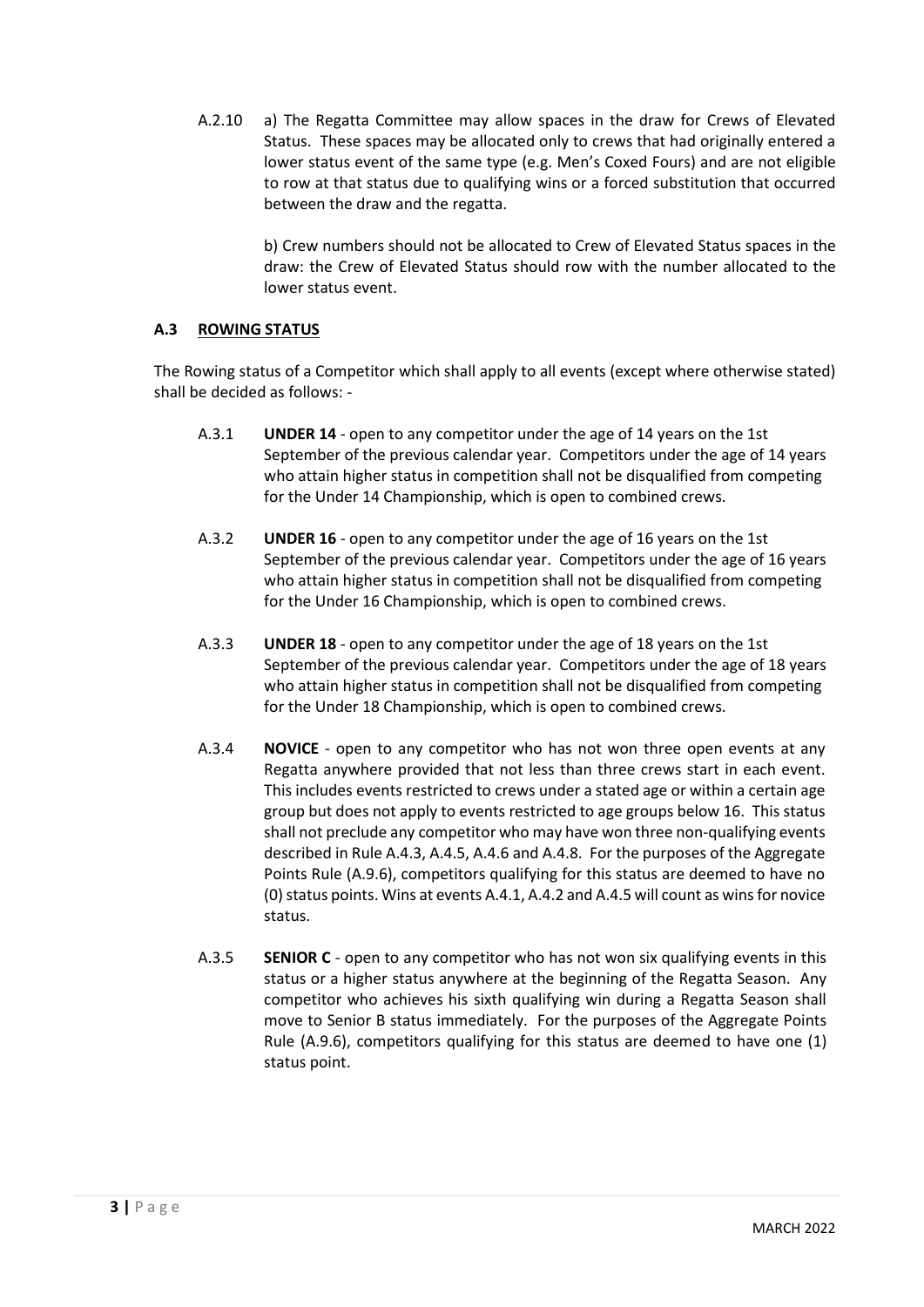- A.3.6 **SENIOR B**  open to any competitor who has not won six qualifying events in this status or a higher status anywhere at the beginning of the Regatta Season. Any competitor who achieves his sixth qualifying win during a Regatta Season shall move to Senior A status immediately. For the purposes of the Aggregate Points Rule (A.9.6), competitors qualifying for this status are deemed to have two (2) status points.
- A.3.7 **SENIOR A**  open to any competitor. For the purposes of the Aggregate Points Rule (A.9.3.3), competitors qualifying for this status are deemed to have three (3) status points.

## A.3.8 **VETERAN (MASTERS)**

- A.3.8.1 An event open to any competitor who has attained the age of 27 years or will attain the age of 27 years during the calendar year.
- A.3.8.2 Composite crews, consisting of any number of crew members from any club, may be allowed in Veteran (Masters) events.
- A.3.8.3 Veteran (Masters) events may be held in the following classes: -

| <b>Class A</b> | open to any Veteran (Master) as defined in A.3.8.1 above.         |  |  |  |  |
|----------------|-------------------------------------------------------------------|--|--|--|--|
| <b>Class B</b> | open to crews having an average age of not less than 36 years     |  |  |  |  |
|                | (excluding the coxswain) and to single scullers attaining the age |  |  |  |  |
|                | of 36 years during the current year.                              |  |  |  |  |
| Class C        | open to crews having an average age of not less than 43 years     |  |  |  |  |
|                | (excluding the coxswain) and to single scullers attaining the age |  |  |  |  |
|                | of 43 years during the current year.                              |  |  |  |  |
| <b>Class D</b> | open to crews having an average age of not less than 50 years     |  |  |  |  |
|                | (excluding the coxswain) and to single scullers attaining the age |  |  |  |  |
|                | of 50 years during the current year.                              |  |  |  |  |
| <b>Class E</b> | open to crews having an average age of not less than 55 years     |  |  |  |  |
|                | (excluding the coxswain) and to single scullers attaining the age |  |  |  |  |
|                | of 55 years during the current year.                              |  |  |  |  |
| <b>Class F</b> | open to crews having an average age of not less than 60 years     |  |  |  |  |
|                | (excluding the coxswain) and to single scullers attaining the age |  |  |  |  |
|                | of 60 years during the current year.                              |  |  |  |  |
| <b>Class G</b> | open to crews having an average age of not less than 65 years     |  |  |  |  |
|                | (excluding the coxswain) and to single scullers attaining the age |  |  |  |  |
|                | of 65 years during the current year.                              |  |  |  |  |
| <b>Class H</b> | open to crews having an average age of not less than 70 years     |  |  |  |  |
|                | (excluding the coxswain) and to single scullers attaining the age |  |  |  |  |
|                | of 70 years during the current year.                              |  |  |  |  |
|                |                                                                   |  |  |  |  |

A.3.8.4 The age of all competitors for the purpose of calculating the average age in all the above classes is to be taken as the age in whole years attained or to be attained during the calendar year of the event.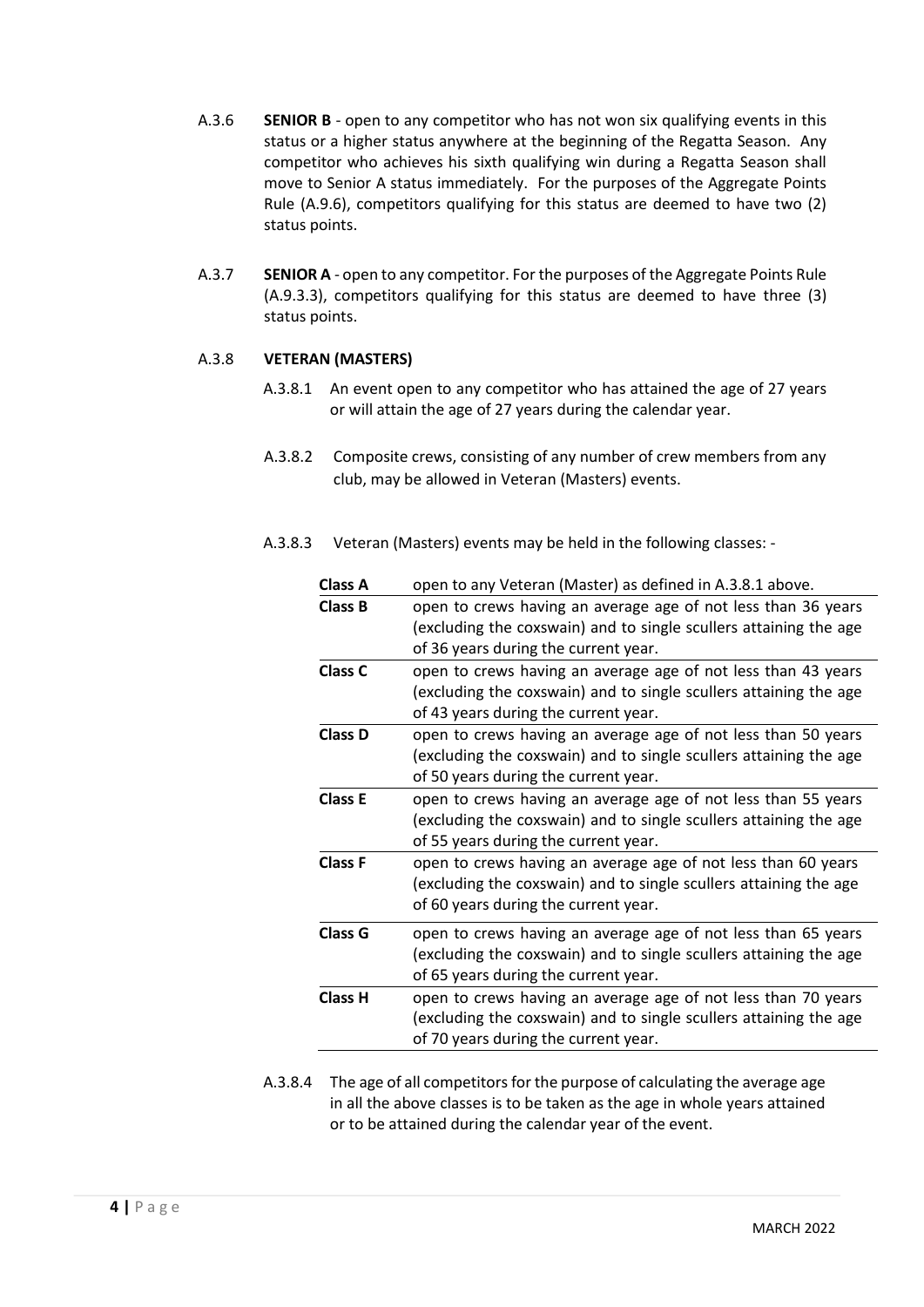- A.3.8.5 The handicap system shall be used in races where classes are combined.
- A.3.8.6 It is recommended that competition under handicap conditions be limited to crews in adjacent age categories as far as possible.
- A.3.8.7 Composite crews will be allowed in the Veterans (Masters) events and all other events except Championship Fours.
- A.3.8.8. The following procedure will be used to start a Master's race with handicap times:
	- i) The handicap to be applied will be agreed with the Regatta Secretary at the Officials briefing and confirmed with the crews on the start line
	- ii) The Start umpire will advise the crews of the handicaps and which order the crews will start
	- iii) The crew with the largest handicap will start on the first GO!
	- iv) The Starter will use a stop watch to countdown the time to the next GO! and so on
	- v) Example: For a three-boat race with handicaps of 7 and 4 seconds the instruction shall be:
		- Attention Go! 6 5 Go! 3  $\overline{2}$ 1 GO!

### **A.4 QUALIFYING AND NON-QUALIFYING EVENTS**

A Qualifying Event, for status purposes, is a Fours event at any Regatta anywhere except the following events which are Non-qualifying events, for status purposes, and are detailed below.

Non-qualifying events for senior status are: -

- A.4.1 Events open to crews whose oarsmen are under the stated age.
- A.4.2 Events are open to school crews only.
- A.4.3 Processional Head events run on a timed basis.
- A.4.4 Inter-Club events or events restricted to specific groups of people, e.g. Police crew events.
- A.4.5 Veteran (Masters) rowing events.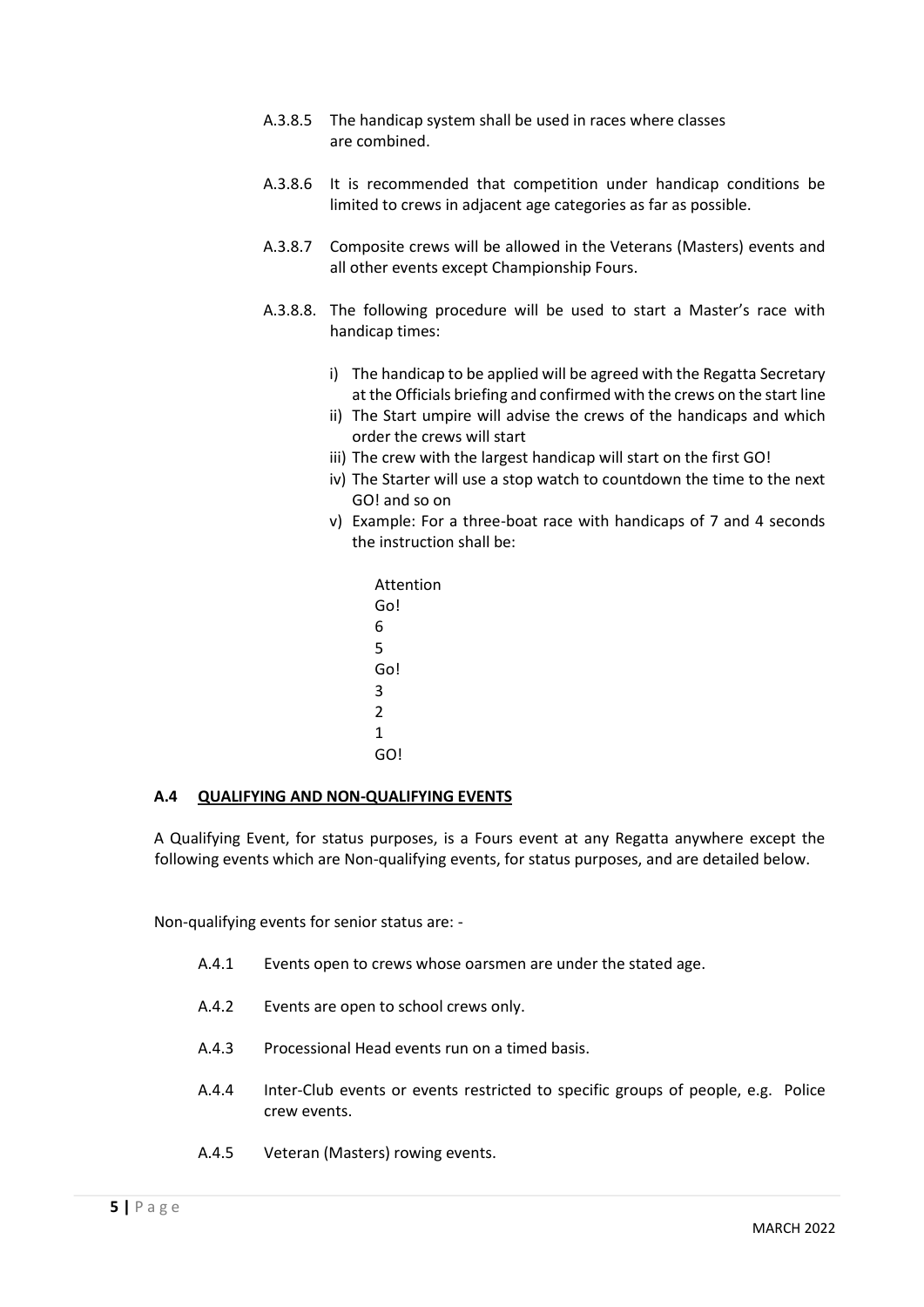- A.4.6 Invitation Regattas at which provision may be made at the discretion of the regatta Committee to permit composite crews.
- A.4.7 Any race with two boats or less.

## **A.5 PAIRS ROWING**

A.5.1 Status for pairs events shall be that attained for coxed four oared events except those competitors who qualify by age for an event for a stated age of Under 18 years or less shall not be precluded from competing in pairs events at those stated ages.

### **A.6 SCULLING**

- A.6.1 Status for single sculling events shall be achieved in the same way as for all events but independently thereof.
- A.6.2 All non-age group restricted double sculling events shall become qualifying.

# **A.7 PENALTIES**

- A.7.1 A crew which competes at any Regatta who is not registered with his Rowing Association in accordance with the Registration Rules of that Association shall be liable to be disqualified from competing in that regatta. The competitor who is not so registered shall be liable to be banned from competing at any other Association event for 12 months from the date of the infringement of this Rule on the decision of the Official Umpires appointed for that regatta. In the case of any crew representing a Member Club containing a competitor who is not registered with the Association shall not be awarded any championship points which it may otherwise have obtained in that Regatta.
- A.7.2 Any crew/rower/sculler found to be wilfully rowing or attempting to row out of status shall be immediately disqualified from that event. The matter will then be referred to the executive to consider further penalties as appropriate to the offence. (An entry form submitted to compete at a regatta shall not be deemed to be an attempt to row out of status).
	- A.7.2.1 The executive will consider the matter taking into consideration any mitigating circumstances. Any penalty imposed may be a ban, the length to be determined by the executive or in the case of an offence proven against a club may include a monetary fine. Any crew/rower/sculler or club so penalised would have a right of appeal to the WEARA Executive in the first instance.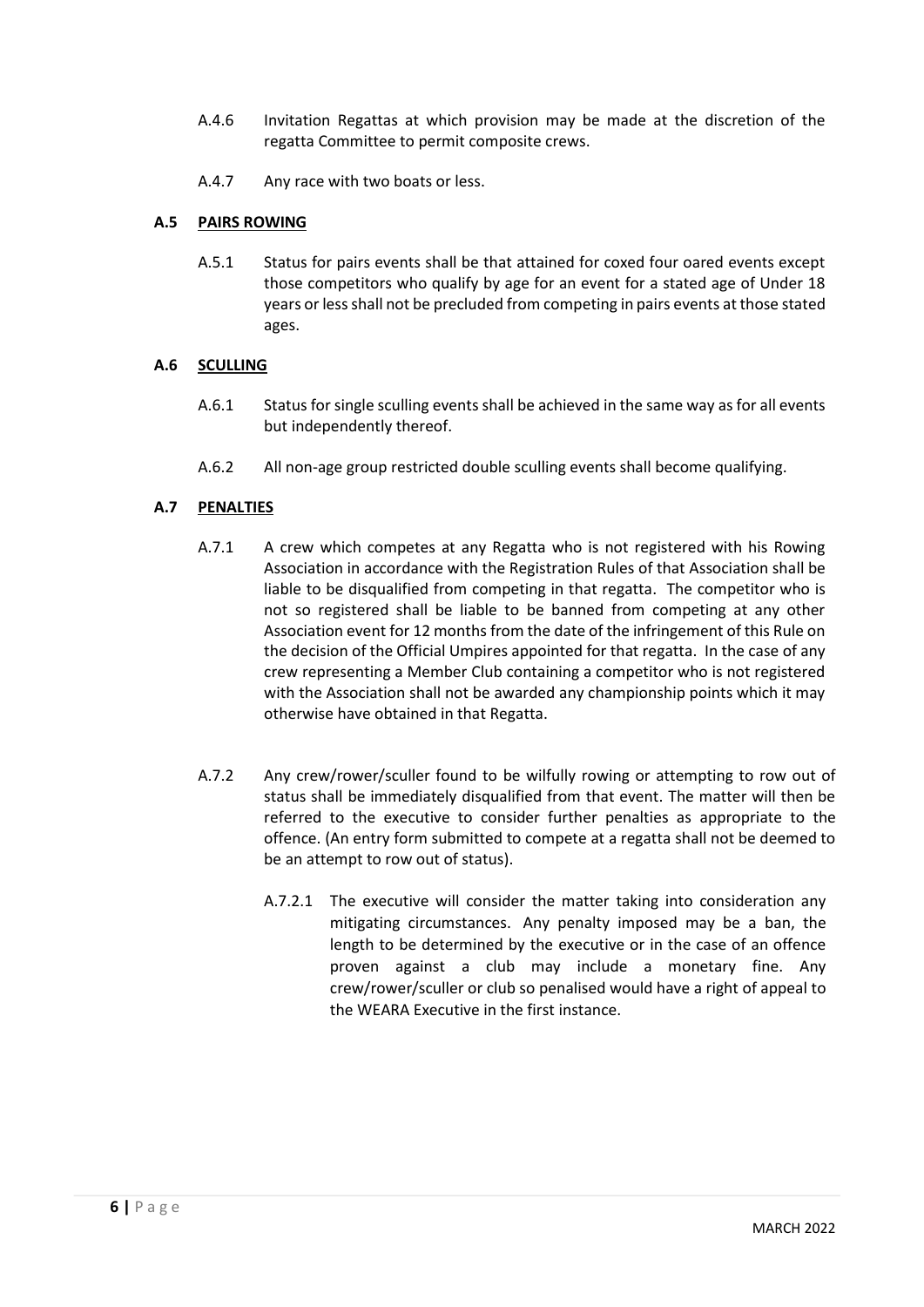- A.7.3 Competitors, crews, groups of club members or supporters of a club who:
	- Wilfully disobey safety instructions
	- Set out to subvert the application of the Rules
	- Refuse to follow the instructions of an Umpire or properly appointed official
	- Physically or verbally threaten or abuse another competitor, regatta official, helper (including stake boat persons) or members of the public
	- Use foul or obscene language in the public hearing, or use foul or obscene gestures in public view
	- Being competitors, misrepresent themselves or their status, as in A.3, A.5 and A.6
	- Display any other form of conduct deemed by an Umpire or official to be 'unsportsmanlike' shall be considered to have engaged in 'Unsportsmanlike Behaviour'
	- Row on the course on the way to the start, if the Umpires consider their action endangered others

Shall be disqualified.

### **A.8 CLUB COLOURS**

A.8.1 The official colours of each member club must be declared to the Secretary of the Association. No member club may change its colours during the season. Rowers VESTS should be in their club colour(s). Any incorrectly attired crew shall receive an Official Warning.

### **A.9 REGATTA RACING RULES**

The Regatta racing Rules shall be: -

- A.9.1 Rowing stations shall be numbered from the starboard side, i.e., the lowest numbered crew will always be on starboard.
- A.9.2 All crews must come under Starter's Orders 5 minutes before the published start time of the race.
- A.9.3 Any crew arriving late, as set out in A.9.2 above, will be given an 'Official Warning' as set out in A.10.4 below.
- A.9.4 A boat shall be allowed to substitute 50% of its crew. No substitute will be allowed for a single scull race. For the purpose of this Rule 'crew' shall not include the coxswain. The finish umpires shall be informed of any substitutes prior to the start of the race for the crew concerned.
- A.9.5 No substitute competitor shall be permitted to row or scull in a subsequent heat or the final of an event at a Regatta after the first heat of the same event.
- A.9.6 Aggregate Points, subject to Rule A.3.3 to A.3.6 crews in these classes may be composed in accordance with the following table which indicates the MAXIMUM number of points that may be held by a crew at each status.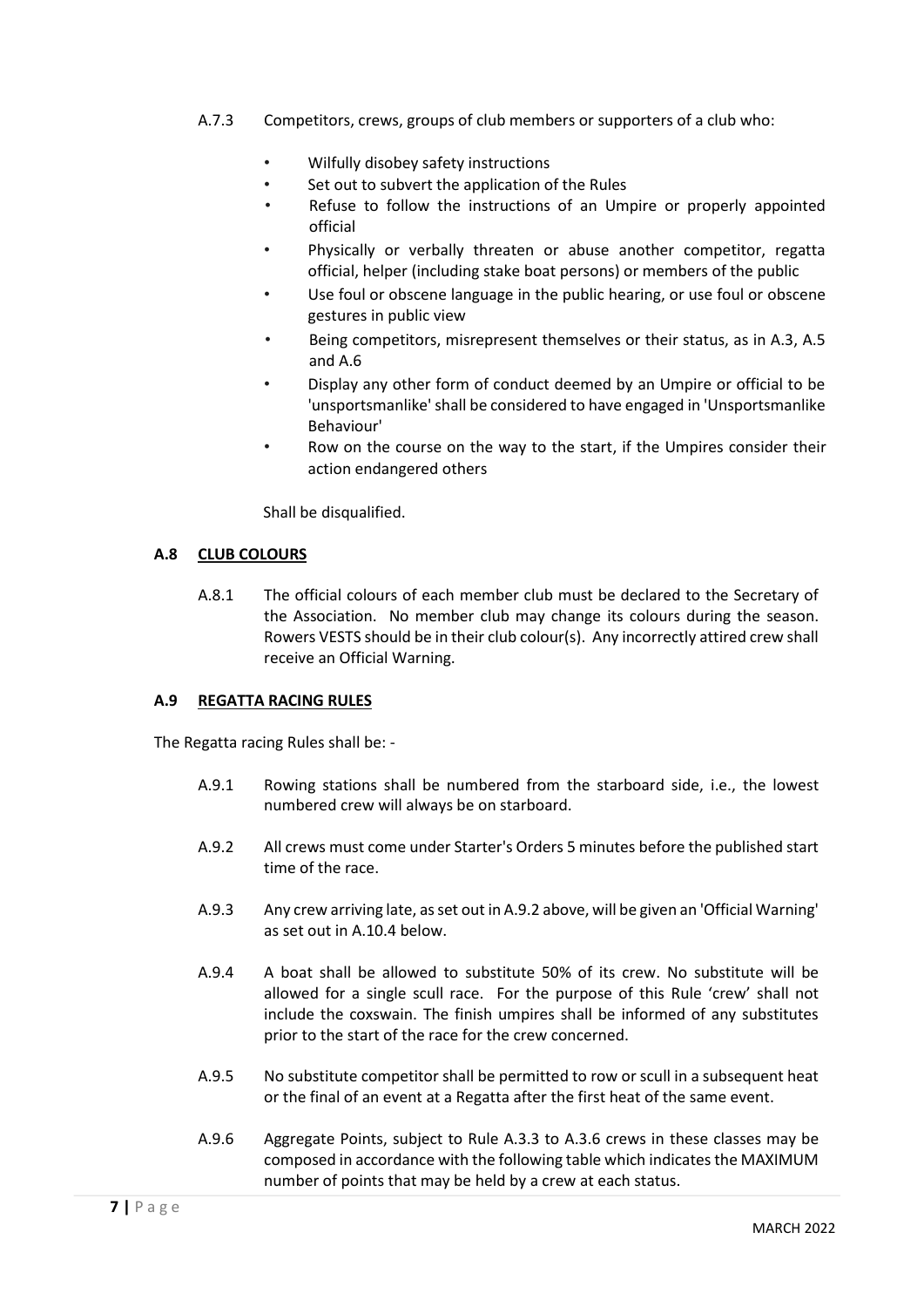| <b>Boat</b>   | Eights   | Fours          | Pairs          | <b>Singles</b> |
|---------------|----------|----------------|----------------|----------------|
| <b>Status</b> | $(8+)$   | $(4+, 4-, 4x)$ | $(2+, 2-, 2x)$ | 1x             |
| Novice        |          | 0              | 0              |                |
| Senior C      | 8        | 4              |                |                |
| Senior B      | 16       | 8              |                |                |
| Senior A      | No Limit | No Limit       | No Limit       | No Limit       |

- A.9.7 The maximum number of boats in any heat or final shall be eight. Where it is deemed necessary, due to the width of available water, that a lesser number of boats race in heats, all crews shall report at the start 5 minutes before the time of the first heat of the event and the Starter shall, at his discretion, divide the number of those crews present into two or more heats of equal, or as near equal, as possible. If the number of boats in a race is reduced by scratchings to less than the number of boats permitted to race on the course, the Starter has the authority to row it as one race at the time of the first heat.
- A.9.8 All entries shall be allocated a race number, plainly visible on the bow of the boat, measuring a minimum 15cm wide and 15cm high, and coloured Black on White, which is to be retained by that entry throughout that event. A.9.1 above applies for heats and finals.
- A.9.9 Any entry who fails to display their correct number shall be given an official warning.
- A.9.10 Any crew disqualified for whatever reason in a heat of an event or otherwise is disqualified from taking any further part in that event.
- A.9.11 When the number of boats in one of a set of heats is reduced to the number required to qualify for the final, then that number to progress will be reduced in order to still maintain a competitive race.
- A.9.12 Any crew or sculler receiving a  $2<sup>nd</sup>$  'Official Warning' shall be disqualified.

### **A.10 THE START AND FINISH**

- A.10.1 The Starter shall satisfy himself that the boats are in their proper positions and the crews ready, before he gives the Starting Signal.
- A.10.2 The crews must make sure that their boats are straight. Crews must actively get 'straight' and indicate if they are not ready by raised hand from the cox.
- A.10.3 If the Starter considers that one or more crews are delaying the start through incompetence or without good reason, or if the wind conditions make it too difficult for all crews to achieve a simultaneous alignment down the course, he shall indicate his intention to proceed with the start by the words "HANDS DOWN". His final orders shall be "ATTENTION" followed by a distinct pause (about 2 or 3 seconds) before saying "GO" or using the Start Signal.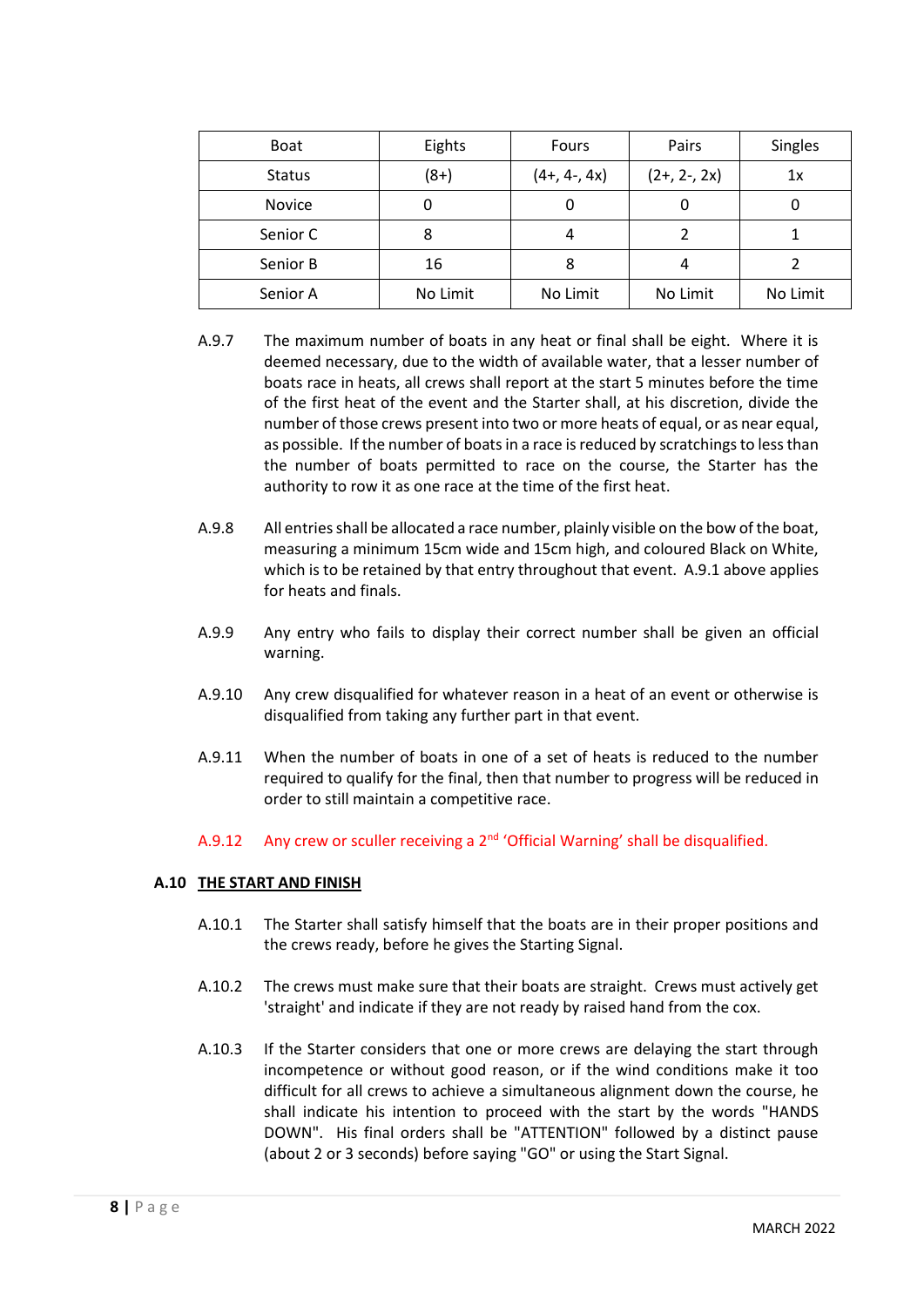- A.10.4 If the start is considered false i.e., one or more crews or scullers start rowing before the starting signal is given, the offending crew or crews will be given an 'Official Warning'.
- A.10.5 The starter shall be the sole judge of a crews' racing colour and display of the entry race number. Once the race has started no other umpire can disqualify for these two offences.
- A.10.6 The finish line must be as wide as the start line, represented by the number of crews on the start for that race.
- A.10.7 Winning crews and or scullers must report to the finish Umpires immediately after the race before coming ashore for recording and verification of crew names.

## **A.11 FOULS**

- A.11.1 No fouling whatsoever will be allowed. The crew or crews committing a foul shall be liable to disqualification.
- A.11.2 It shall be considered a foul when:
	- A.11.2.1 After a race has commenced, any competitor by his or her oar, boat or person, comes into contact with the oar, boat or person of another competitor, unless in the opinion of the Umpire, such contact is so slight, as not to influence the race.
	- OR
	- A.11.2.2 If any boat having a lead, takes the water of another boat, and whilst in the water of another boat comes into contact with, or impedes another boat. (A lead of less than one boat length of clear water in the water of another boat shall constitute an impediment to that boat).
- A.11.3 It is the responsibility of the Umpires to call foul. But should the Umpires miss the offending foul, the crew, coxswain or sculler must complain to any officiating Umpire before leaving the boat. A raised hand should attract the attention of the Umpires.
- A.11.4 In case of a foul the Umpire shall at his discretion have power:
	- A.11.4.1 To place the crews not disqualified in the order in which they finished, discounting any crew or crews disqualified.

OR

- A.11.4.2 To order the crews not disqualified to re-row the race on the same day. OR
- A.11.4.3 To stop the race and immediately return the crews not disqualified to the start and to restart the race.

OR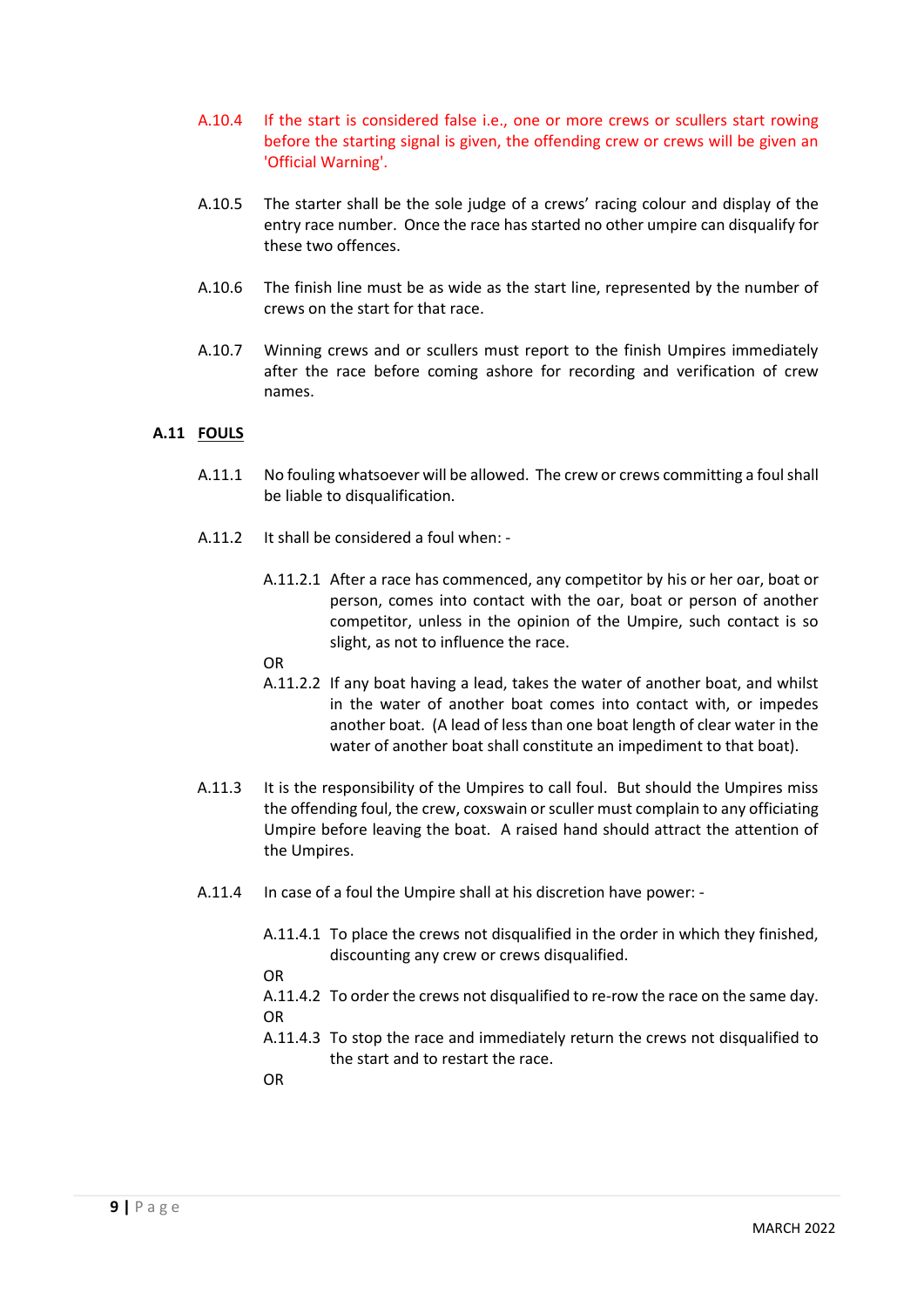- A.11.4.4 To stop the race only so far as those crews competing for secondary or subsequent places who are not disqualified are involved and immediately return those crews not disqualified to the start and restart the race.
- A.11.5 A boat's 'own water' is the parallel course from its assigned station at the start until the end of the course. The umpire shall be sole judge of a boat's 'own water' and due course during the race.
- A.11.6 The umpire may during a race caution any competitor or crew when in danger of committing a foul.
- A.11.7 When an appeal has been made to an Umpire, he shall decide all questions as to whether a foul has been committed but he may disqualify a competitor or crew without any appeal being made.
- A.11.8 Any competitor or crew refusing to abide by the decision of the Umpire or to follow his directions shall be disqualified.
- A.11.9 Every crew shall abide by its accidents, but if during a race a crew, whilst still in its 'own water', shall be interfered with by any other boat or person, any Umpire shall have the same discretionary power of stopping and restarting the race in the event of a foul set out in Racing Rule A.11.4.

## **A.12. PROTESTS**

- A.12.1 If a competitor wishes to raise a protest as a result of foul or incident, or challenge an umpire's decision or potential decision, this should be made immediately at the end of the race by the competitor or crew.
- A.12.2 Where a protest is made by other than the competitor or crew, this must be made by the captain of the club or named deputy.
- A.12.3 Should an immediate protest to the umpire fail, a further protest may be made to the Senior Umpire of the day
- A.12.4 Any protest, dispute or objection not satisfactorily settled between the crew or club concerned and the competition shall be referred in writing, by the Captain of the protesting club, to the Panel of Umpires.

### **A.13 OUTSIDE ASSISTANCE**

- A.13.1 No advice or assistance shall be given to a crew during a race. Assistance shall include to help or to lend aid.
- A.13.2 During a race any communication with a crew, other than by means of an unaided voice and solely for encouragement, may be deemed outside assistance.
- A.13.3 A crew receiving outside assistance may be disqualified from the event and may be subject to further penalties.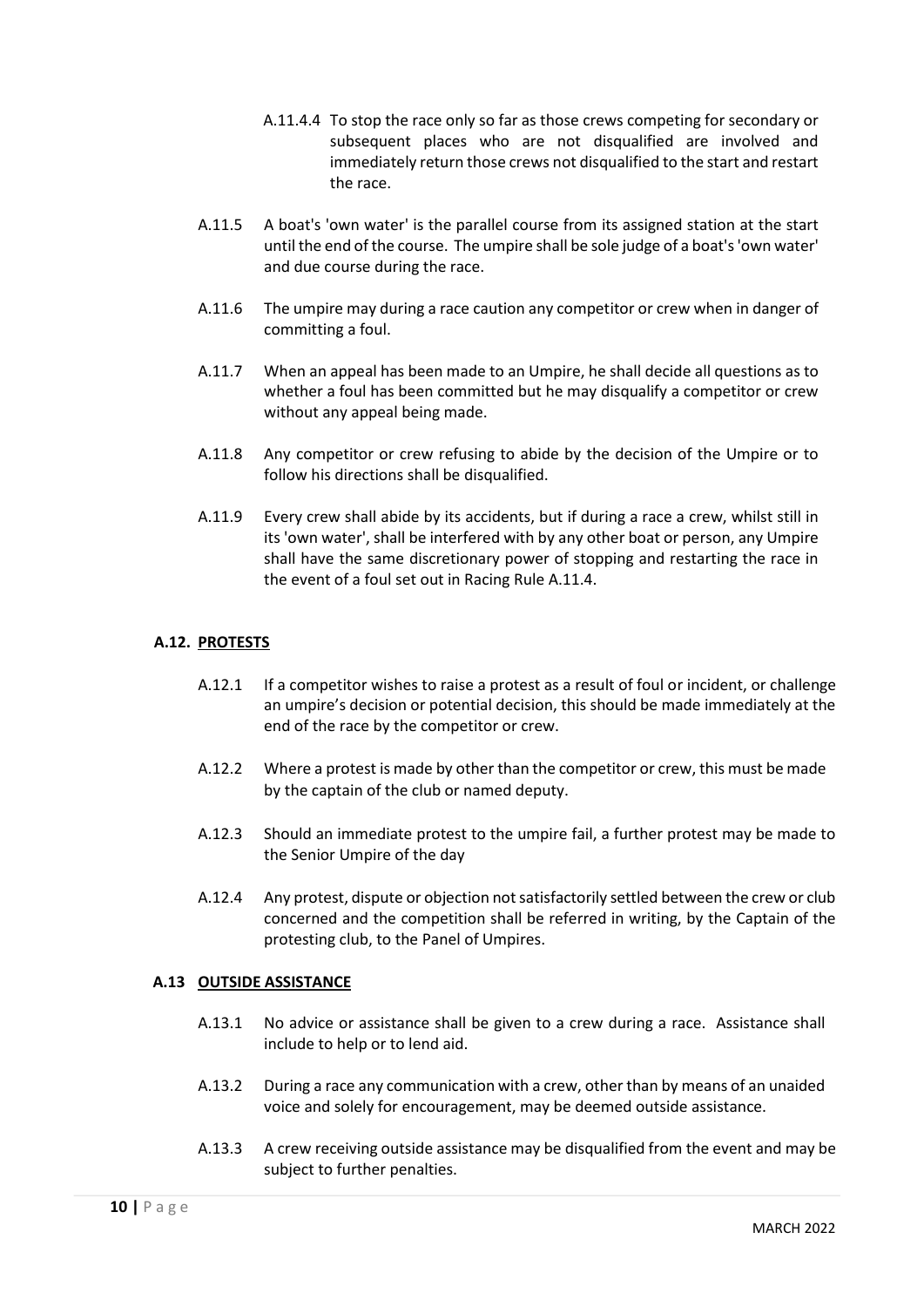## **A.14 ASSOCIATION CHAMPIONSHIPS & OTHER AWARDS**

- 14.1 Association Crew Championship points in respect of a Regatta Season for any rowing or sculling status shall be awarded if two or more boats for the relevant status shall have started the race. Crews/Scullers of a particular status must take part in not less than half of the regattas staged at that status to gain eligibility for the Championship title for that year.
	- A.14.1.1 In applying the above rule, where the necessary number of qualifying events has been started during a season, then only the races with the necessary number of crews will count towards the Championship award.
- A.14.2 An Association Sculling Championship Award in respect of a Regatta Season for any sculling status shall only be given if two or more scullers for the relevant status shall have started the race for it to be deemed a qualifying event. Sculling Championships shall be determined in the same manner as for Four Oared Championships.
- A.14.3 Composite crews shall not be eligible for Championship events other than that for the Veteran (Masters) coxed fours Championships where entries from composite crews will be permitted.
- A.14.4 Subject to Rule A.14.1 Club Championship Awards shall be made to winners in the following rowing status: - Novice.
- A.14.5 Subject to Rule A.14.1 Crew Championships Awards shall be made to the coxed fours winners in the following status: Senior A, Senior B, Senior C, Veteran (Masters), Under 18 fours, Under 16 Quad Sculls, Under 14 Quad Sculls.
- A.14.6 Subject to Rule A.14.1 Club Championship Awards shall be made to winners in the following sculling status: - Novice
- A.14.7 Subject to Rule A.14.1 Sculling Championship Awards shall be made to the single sculling winners in the following sculling status: - Under 14; -Under 16; - Under 18;- Senior C;- Senior B;- Senior A.
- A.14.8 Subject to Rule A.14.1 the Championships of the Association for each Regatta Season shall be awarded to the crew representing a Member Club or a Member Club gaining the most points throughout the season and shall be determined as follows: -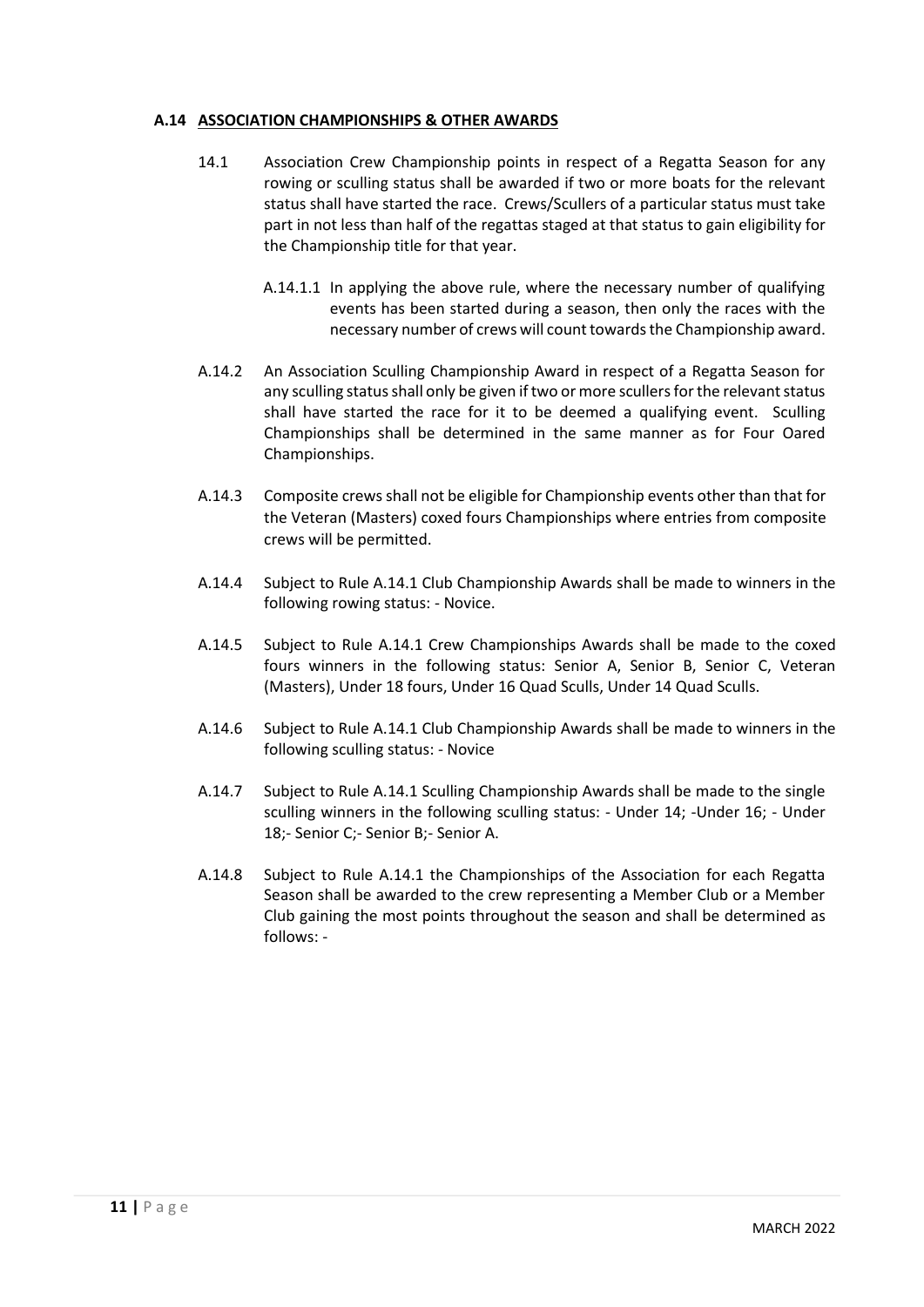- A.14.8.1 For Crew Championships at each relevant Regatta, points shall be awarded on the basis of two points for the winning crew and one point for the second crew if only two crews are racing and three points for the winning crew, two points for the second crew and one point for the third placed crew when three or more crews are racing. In the event of a tie for first place the aggregate points for first and second places shall be divided equally between the equal crews, and in the event of a tie for third place one point shall be divided equally between the equal crews. In the event of crews tying on equal points at the end of the Regatta season, the crew with the most wins will be deemed the champion crew.
- A.14.8.2 For Club Championships at each relevant Regatta, one point shall be awarded to the winning crew only. In the event of a dead heat between two or more crews, the point to be shared equally between each such crews in the final race for the appropriate event. Where a crew, or individual crew member, has won three Novice status events, they shall forthwith move to the next higher status and in such circumstances, the Championship status shall be awarded to the Club whose crews for the relevant Championship status gain the highest combined total number of points throughout the Season.
- A.14.9 The **Bideford Amateur Athletic Club's Centenary Shield** shall be awarded to the member club that gains the most points for four oared events, including quads, at Championship Regattas throughout the Regatta Season in respect of crews competing for both Crew Championships and Club Championships on the basis of three points for a win, two points for a second place and one point for the third crew. In the event of a tie for any position the points will be shared equally.
- A.14.10 The **JJ Marketing Services Salver** shall be awarded to the Member Club that gains the most points for sculling events at the Championship Regattas throughout the Regatta Season in respect of scullers competing for both Crew Championships and Club Championships, on the basis of one point for per win.
- A.14.11 When a Club enters two or more crews in any Crew Championship event in any one Regatta Season, they shall be designated 'A', 'B' or 'C' crew and the points gained will continue to be allocated to that particular crew throughout that season.
- A.14.12 When a Club enters two or more crews in any Club Championship event in any one Regatta Season, they shall be designated 'A', 'B' or 'C' crew and the points gained will continue to be allocated to that particular Club throughout that season.
- A.14.13 In the event of a tie for an Association Championship Award at the Final Regatta of the Season the Umpires shall invite crews concerned to 'row off' the race on the same day. Failing acceptance by both crews, the same Umpires shall decide upon neutral water, and the race shall be rowed within seven days with the same Umpires officiating.
- A.14.14 Shields and Awards for the Association Championships shall be presented by the President of the Association.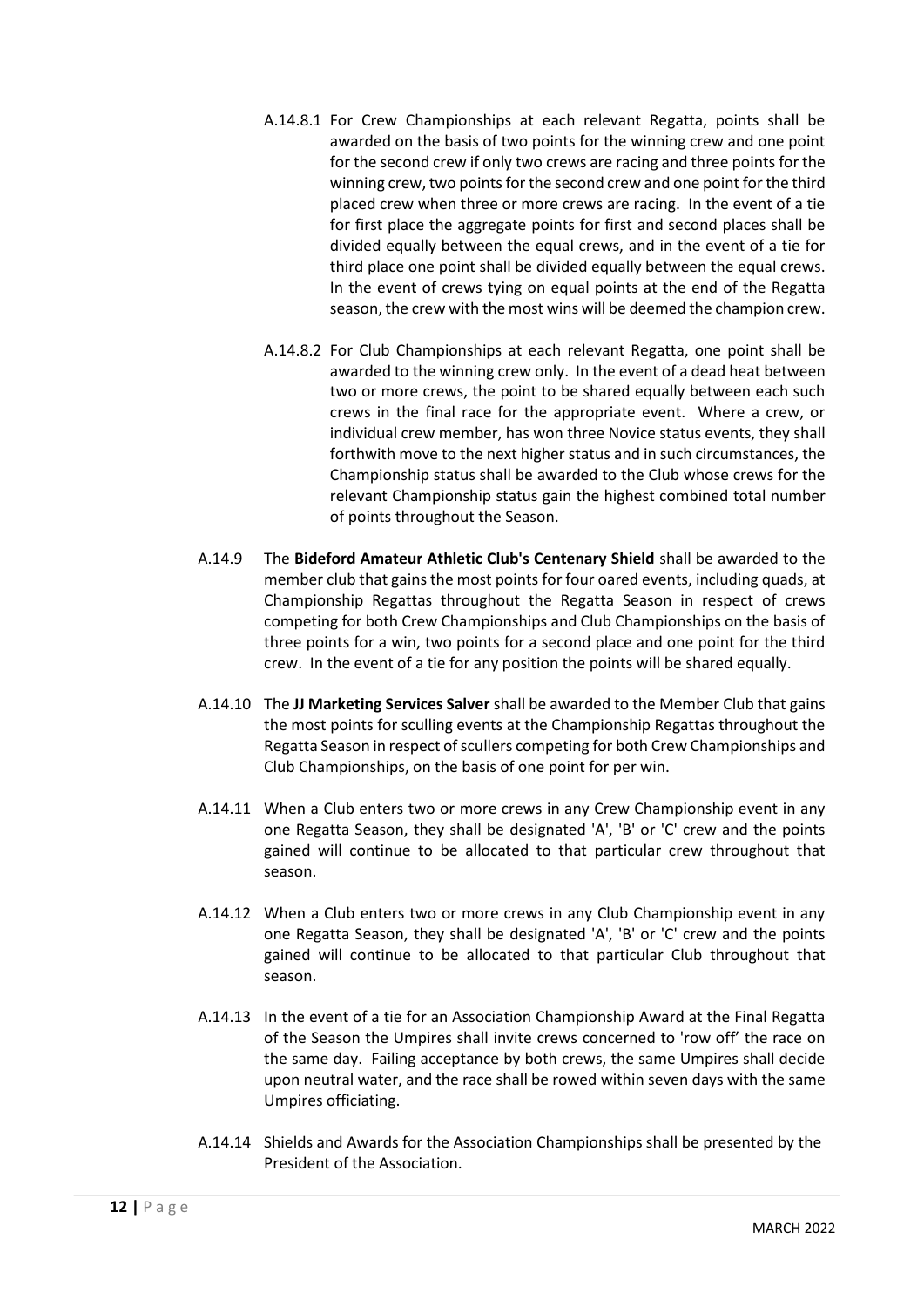### **B. REGISTRATION**

B.1 No Member Club shall be represented at any rowing event to which the Rules are applied unless compliance with the following Regulations as to the Registration of its own rowing members are observed.

The Regulations for Registration are: -

- B.1.1 Every competitor who intends to represent a Member Club shall be required by the Member Club of which he is a member to complete and sign a Form of Registration, with that Member Club, binding that competitor to represent exclusively that Member Club for the duration of the Regatta Season. Every coxswain shall be required to complete a similar Form of Registration with a Member Club but without the binding commitment to represent exclusively that Member Club.
- B.1.2 Every Member Club shall ensure that completed and signed Registration Forms are received by the Registration Secretary of the Association not less than seven days before the first event of the Regatta Season in which the registered competitor or coxswain is entered to compete.
- B.1.3 Every competitor and coxswain who becomes a member of a Member Club during the Regatta Season shall be required to complete a similar Form of Registration as that specified in Regulation B.1.1 and that Member Club shall ensure that each completed and signed Form of Registration is received by the Registration Secretary of the Association before the day of the event in which that competitor or coxswain is first entered.
- B.1.4 Notwithstanding the provisions of Regulations B.1.1 a competitor or coxswain who wishes to transfer from one Member Club to another during a Regatta Season must notify and obtain the consent of both Member Clubs involved and shall be accepted as a fully registered member of the club to which he is transferred for at least seven days before he may be eligible to represent that club in any event to which these Rules are applied. Every transfer shall be notified immediately by the two Member Clubs involved to the Registration Secretary of the Association.

### **C. UMPIRES**

- C.1 At least six Official Umpires plus the Senior Umpire shall be appointed for each Regatta and every Umpire so appointed shall act as an Official of the Association and not as a member of his club for the Regatta.
	- C.1.1 Two shall be designated as STARTERS, two to cover the MIDDLE COURSE and two to act as FINISHING UMPIRES and the Umpires shall decide between them the areas of the course for which each will be responsible.
	- C.1.2 Additional Umpires may be appointed as the Association thinks fit, dependent upon the course at the time.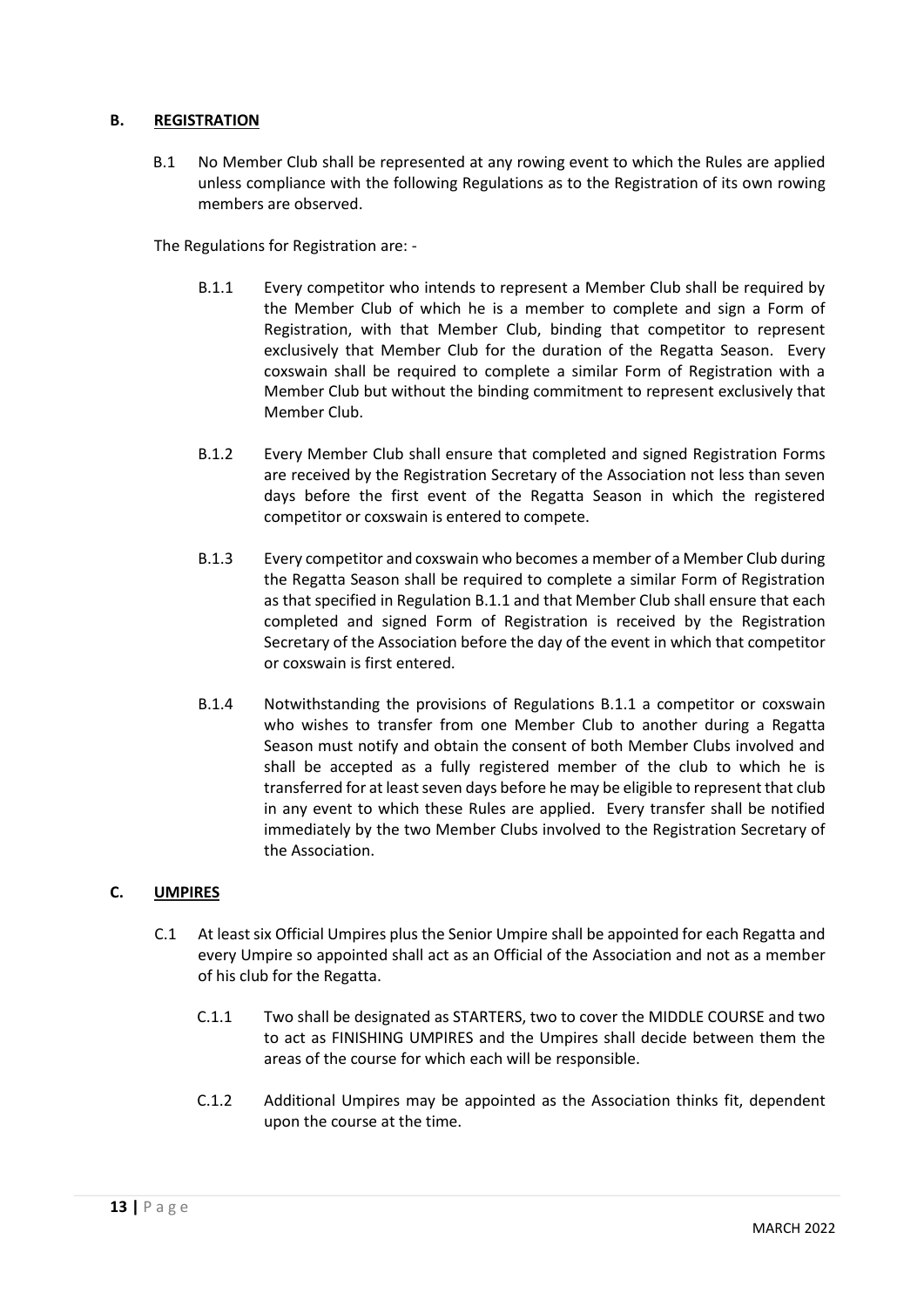- C.1.3 Whenever possible the MIDDLE COURSE Umpires shall be provided with a fast motor launch (except at Exeter and Totnes Regattas). They shall be supplied with a white flag to indicate to crews/scullers which way they wish them to move and with a red flag to stop the race for any reason.
- C.1.4 The SENIOR UMPIRE OF THE DAY shall be shore based and in the event of any dispute between Umpires or in the interpretation of the Regatta Racing Rules, shall make the final decision.
- C.1.5 Trainee Umpires shall act under the supervision of a designated Umpire.
- C.2 Umpires appointed to officiate at a Regatta shall send a report on that Regatta to the Secretary of the Association within seven days after the Regatta.
- C.3 Any Umpire appointed to act at a Regatta and is unable to do so, must inform the Chairman of the Panel of Umpires and the Regatta Secretary at least three days before the Regatta but must make his own arrangement for a replacement, the substitution must also be notified to the Chairman of the Panel of Umpires and Regatta Secretary.
- C.4 All Umpires must hold a current Umpires licence validated by British Rowing, and for insurance purposes, all Umpires are required to maintain their British Rowing Membership.
- C.5 Umpires licenses are normally valid for three years and in order to maintain their licence, all Umpires are required to officiate at a minimum of three regattas each year and to attend at least one Regional Seminar during a period of three years. Any umpire not meeting these criteria may have their licence suspended and be removed from the list of Umpires. Application for renewal of licence must be made to the Chairman of the Panel of Umpires before the end of the expiring year.
- C.6 New Umpires may be appointed after they have undergone a period of training in the form which a Sub-Committee of the Association, appointed for the purpose, shall designate from time to time.
- C.7 Current trainee Umpires are required to officiate at six regattas over a maximum period of two years and pass the Oral Examination for Umpires.

# **D. REPRESENTATION AT THE SOUTH COAST ROWING CHAMPIONSHIPS REGATTA**

- D.1 The Executive Committee shall invite the Association Champions for the Regatta Season and the runner-up for each Association Championship status to represent the Association at the South Coast Rowing Championships. If either or both the Champion or Runner-up in any status is unable to accept the invitation they shall not be permitted to enter or take part in any Open event at the South Coast Rowing Championships for that season.
- D.2 A contribution towards the expenses of each Championship contender representing the Association at the South Coast Rowing Championships shall be decided by the Executive Committee and shall be determined by the state of the Association's finances at the time.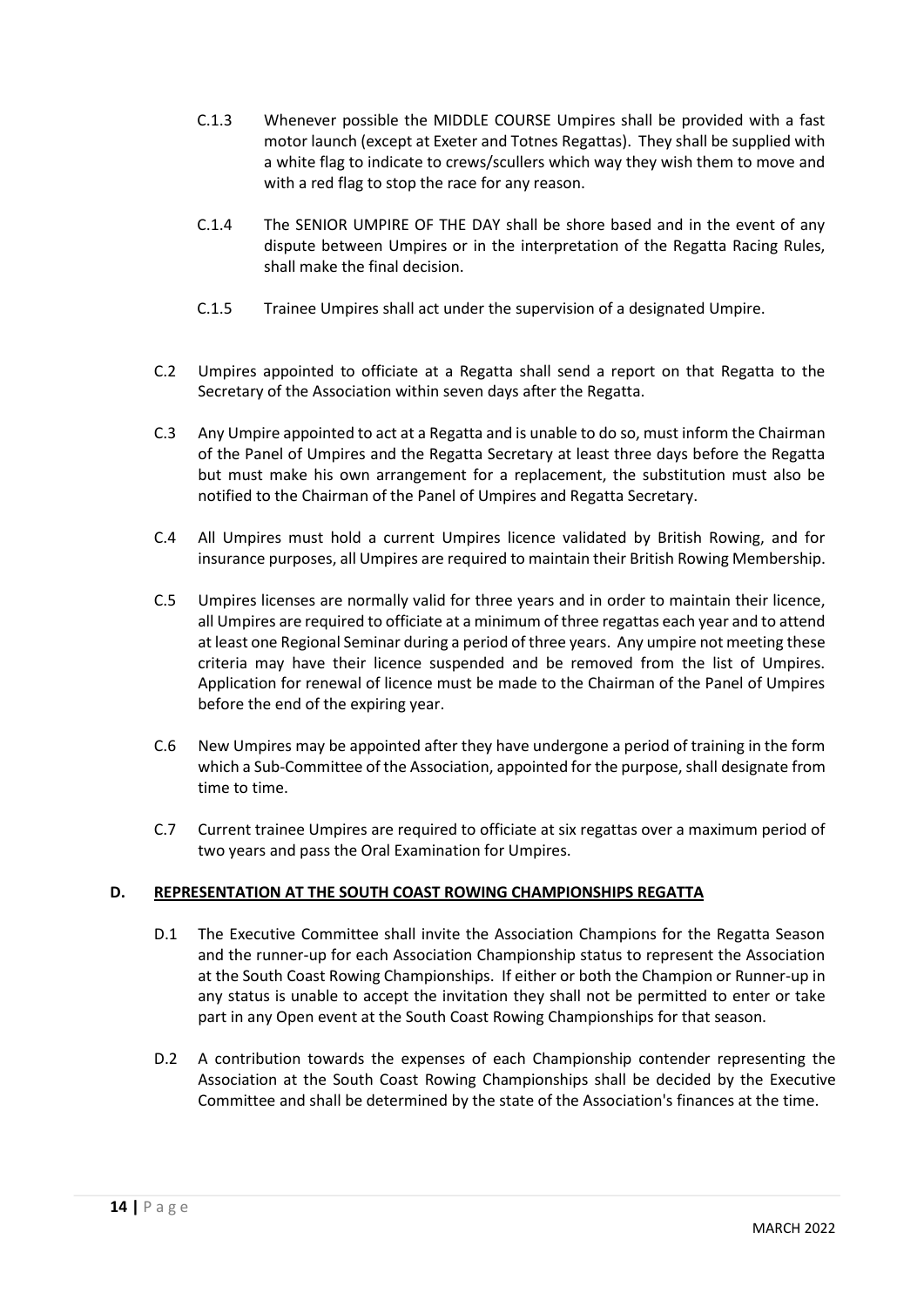D.3 Club crews, including any substitutes, representing WEARA in a Championship event at the South Coast Rowing Championships must have competed for that Club in at least three Championship Regattas in that season.

## **E. ROWING SAFETY**

- E.1 British Rowing's RowSafe shall apply to all Member Clubs who shall be required also to ensure the following:
	- E.1.1 That all coaches and coxswains shall wear life jackets at all times when on the water.
	- E.1.2 That all boats shall have heel restraints fitted to all shoes complete with Velcro straps or laces.
	- E.1.3 That bow balls shall be fitted to all boats at all times.
	- E.1.4 That the location of a First Aid Box, which shall be equipped in accordance with the guidelines in RowSafe, shall be known to all members.
	- E.1.5 That, at all times there, is in force an adequate Policy of Insurance against liability to any person for death and personal injury and damage to property on and off the water and to produce evidence of such Insurance at any time if required by any person who is a member of the Member Club, a member of a Regatta Committee or a member of the Executive Committee.
	- E.1.6 Every Regatta Committee shall ensure that a suitable safety boat properly equipped in accordance with RowSafe shall be kept afloat at all times throughout the duration of the Regatta.
	- E.1.7 Each Club, Regatta and Head must complete and maintain a relevant Safety Plan having undertaken a risk assessment of local risks and hazards. The Safety Plan must be displayed prominently at each Club and all members must be made aware of its significance. In the instance of Regattas and Head Races the Safety Plan must be sent to all competing clubs, umpires, the relevant water authority and the Regional Safety Chairman at least three days before the event.
	- E.1.8 All participants in rowing (rowers, scullers, coaches, and umpires in launches) are required to demonstrate swimming competence as outlined in the RowSafe 3.6, Swimming Competence.
	- E.1.9 In addition all clubs will be required to keep a record of those taking the test. All those who cannot demonstrate swimming competence as outlined in RowSafe 3.6, Swimming Competence and are required to wear life-jackets at all times when afloat.
- E.2 Any reference in these Rules to "RowSafe" shall be taken as a reference to the British Rowing's RowSafe: [\(https://www.britishrowing.org/about-us/policies-guidance/rowsafe/\)](https://www.britishrowing.org/about-us/policies-guidance/rowsafe/).